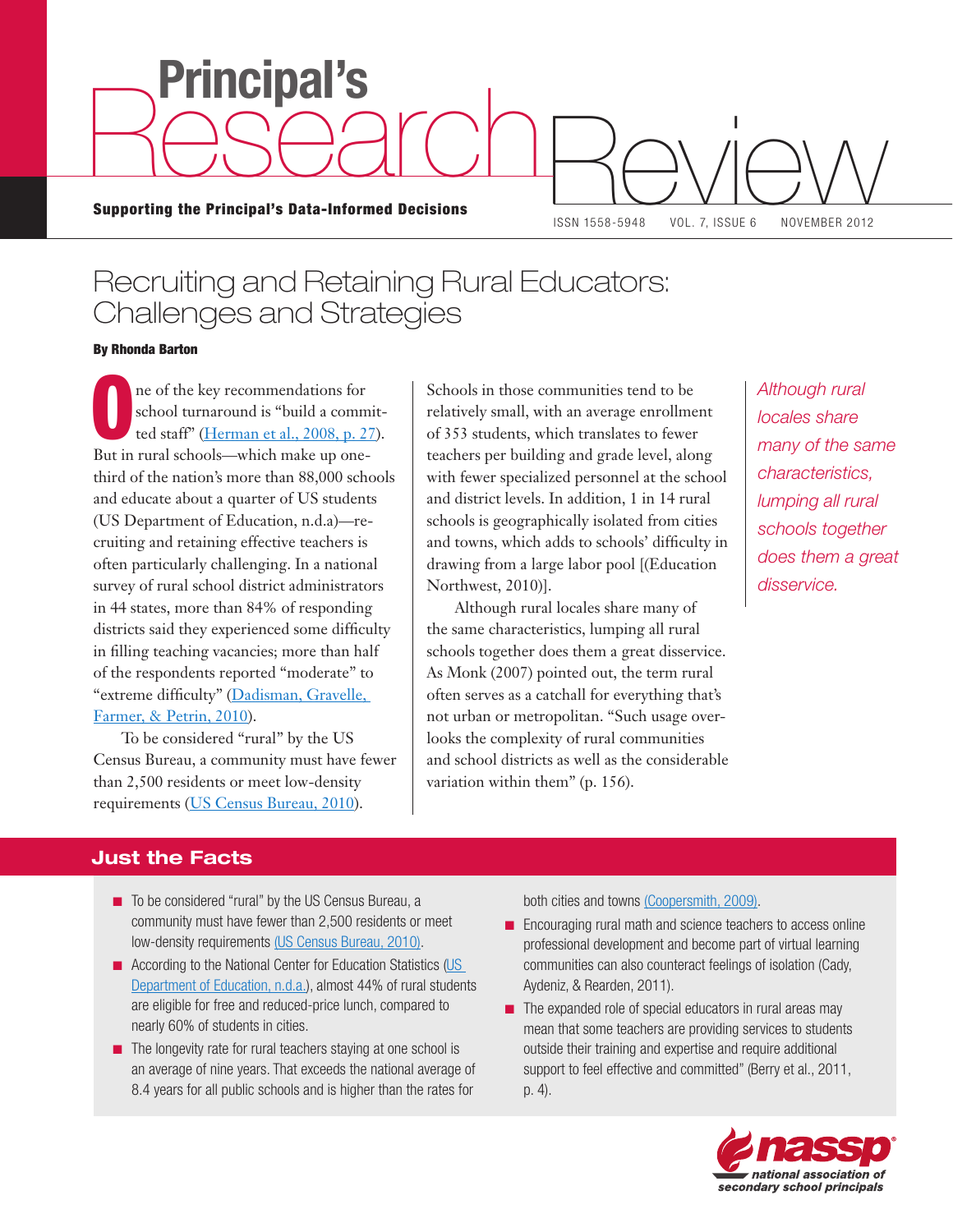## A Context-Driven Issue

Because one size doesn't fit all in describing rural communities, teacher recruitment and retention challenges vary. For example, the smallest rural schools may grapple with having a limited instructional staff, which necessitates recruiting teachers with multiple subject endorsements. Staff members may teach multiple subjects, multiple grades, and sometimes multi-age students within the same classroom. More-remote schools face higher transportation costs that can siphon resources away from other budget items, such as teacher salaries. Housing shortages and limited access to hospitals, banks, stores, cultural facilities, and higher education institutions may also negatively impact teacher recruitment in remote villages. In addition, geographic isolation and small school size can make it more difficult to provide individualized services for special needs students and specialized interventions for students with limited English proficiency.

Although the poverty rate among rural public school students is below the average for students in all locales, it is still substantial. According to the National Center for Education Statistics ([US](http://nces.ed.gov)  [Department of Education, n.d.a.](http://nces.ed.gov)), almost 44% of rural students are eligible for free and reduced-price lunch, compared to nearly 60% of students in cities. Rural schools have a slightly higher rate of students with an Individualized Educational Program: 14% compared to the national average of 13%. And, 4% of rural students are English language learners, which is 2 percentage points below the average for all US public schools.

Teachers serving rural students tend to earn less than their counterparts in cities, suburbs, and towns. The average annual salary for rural teachers is \$44,000, compared to \$49,600 for all public school teachers, and the gap between teachers in cities and rural locations is an average of \$7,200 per year [\(Coopersmith, 2009\)](http://nces.ed.gov/pubs2009/2009324.pdf).

The percentage of teachers with less than four years of teaching experience is roughly the same for rural schools (18.4%) versus all public schools (19%), but rural schools attract fewer teachers with advanced academic degrees [\(Coopersmith, 2009\).](http://nces.ed.gov/pubs2009/2009324.pdf) The number of teachers in rural public schools who have a master's degree or higher is 10.6 percentage points below the number for suburban schools and 5.7 points below the average for all schools [\(Coopersmith, 2009\)](http://nces.ed.gov/pubs2009/2009324.pdf).

On a positive note, however, many rural teachers tend to stay on in their schools. The longevity rate for rural teachers staying at one school is an average of nine years. That exceeds the national average of 8.4 years for all public schools and is higher than the rates for both cities and towns [\(Coopersmith, 2009\).](http://nces.ed.gov/pubs2009/2009324.pdf) Contributing to low turnover are factors such as lower average class sizes, more autonomy for teachers, a greater sense of social cohesion, and fewer discipline problems (Monk, 2007). Teachers may also appreciate the enhanced sense of community and the outdoor recreational opportunities that many rural locations offer.

Given both the positive aspects of teaching in rural communities and the difficulties those locales may present, how can communities attract and keep high-quality teachers in rural areas? The research suggests a number of approaches, including better preparing teachers for the reality of teaching in rural and remote locations, offering enhanced professional development and easily accessed online instruction, and nurturing "grow-your-own" (GYO) programs that train paraprofessionals already working in rural schools or target aspiring teachers who want to return to their home communities after receiving their degrees.

### Preparing Teachers for Rural Realities

Institutions of higher education are a natural place to look for support in preparing teachers for placements in rural communities, particularly when those postsecondary programs are based in highly rural regions. A study conducted in the mid-continent states (i.e., Colorado, Wyoming, Kansas, Nebraska, North Dakota, South Dakota, and Missouri ) found, however, that of the 120 colleges and universities that offered teacher preparation programs in the region, only 17 had a rural program emphasis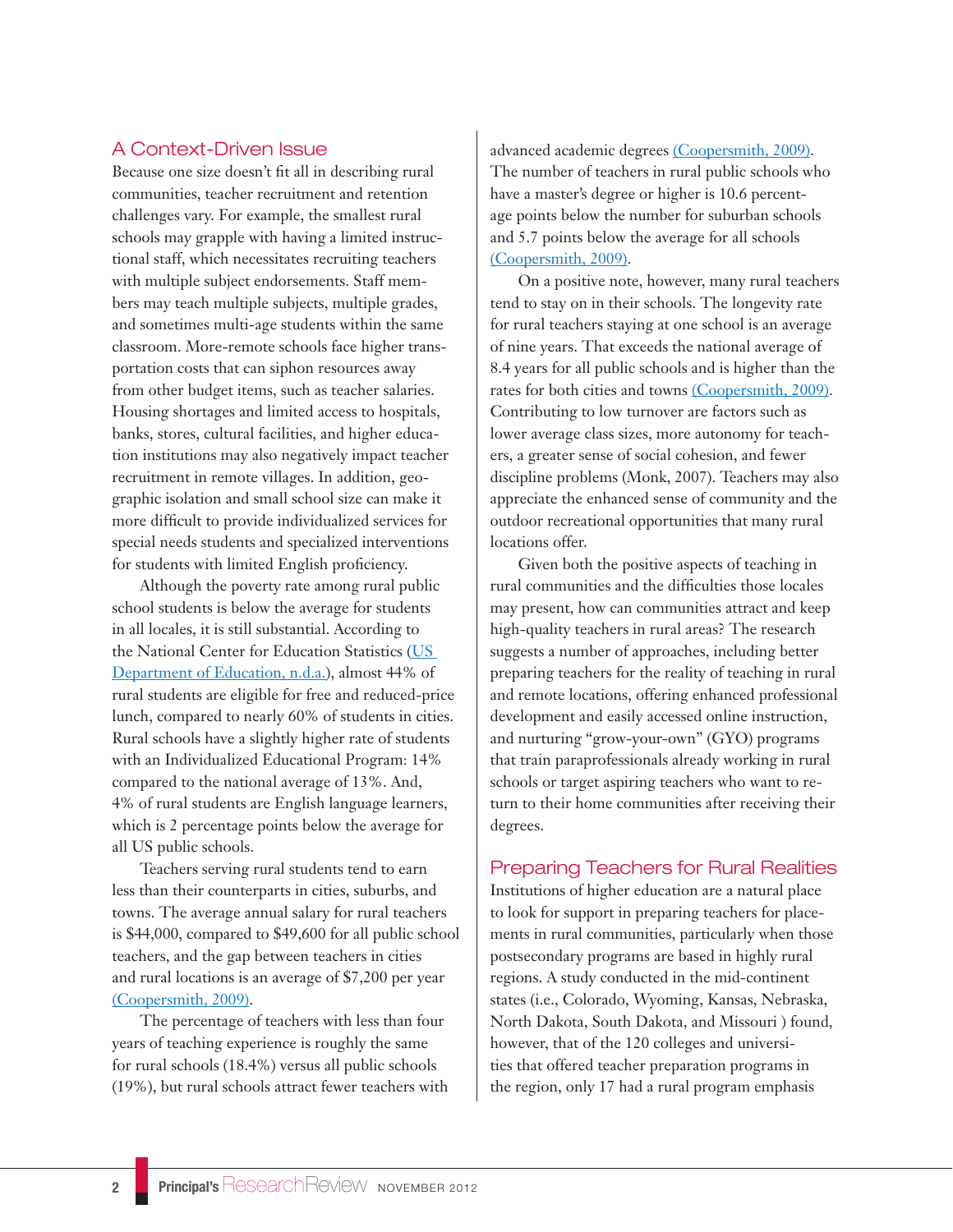[\(Barley & Brigham, 2008\)](http://ies.ed.gov/ncee/edlabs/regions/central/pdf/REL_2008045_sum.pdf). Nine of the 17 institutions addressed three or more areas that researchers identified as promising components to prepare teachers for rural settings. These included providing options for multiple certifications, offering access to distance learning opportunities and courses in rural areas, recruiting prospective teachers from the pool of residents already living in rural communities, offering practice-teaching placements in rural communities, and incorporating courses related to issues of teaching in rural areas. In their efforts to help foster rural recruitment and retention, the teacher preparation programs relied heavily on using technology for professional development, creating partnerships between universities that credential teachers and rural community colleges, and tailoring programs to prospective teachers' individual certification needs (Barley, 2009; [\(Barley & Brigham, 2008\)\)](http://ies.ed.gov/ncee/edlabs/regions/central/pdf/REL_2008045_sum.pdf).

A study of principals in rural districts that were successful in recruiting and retaining highly qualified teachers found three approaches that appeared to make a difference:

- Employing targeted incentives in recruiting
- Maximizing federal funding opportunities
- Using a GYO strategy (Beesley, Atwill, Blair & Barley, 2010).

Targeted incentives included salary increases, scholarship programs, affordable housing, and transportation stipends. But, the researchers pointed to other studies that indicated that monetary rewards are often insufficient in motivating teachers to remain on the job. Community factors outside the school's control and altruistic motives also play a strong role.

Principals also reported using federal support such as Title I, Title II, Title VII, and **Rural Educa**[tion Achievement Program](http://www2.ed.gov/nclb/freedom/local/reap.html) (REAP) funds in their recruitment and retention efforts. Those funds were used as incentive pay, to cover professional development, and to create distance learning opportunities (Beesley et al., 2010).

The GYO approach involved targeting and training local residents who were most likely to return to the area and remain there. Principals

reported providing additional training to paraprofessionals who were already working in their schools; retraining military and National Service (e.g., Peace Corps) volunteers who were service minded; and collaborating with higher education to offer alternative access to coursework (Beesley et al., 2010).

In the national 2007 *[Rural Teacher Retention](http://www.nrcres.org)  [Study](http://www.nrcres.org)*, 12% of hard-to-staff districts said that they were using a GYO strategy because traditional hiring strategies weren't working; in the same study, 17% of these districts reported paying for paraprofessionals to become certified teachers [\(Dadisman et al., 2010\)](http://www.nrcres.org/NRCRES%20GYO%20Issue%20Brief.pdf). In addition, those schools were turning to alternative certification programs that provided prospective job applicants—frequently from outside the area—with access to teacher preparation programs in varied locations and with flexible expectations regarding the amount of time needed to complete the program. Often aimed at nontraditional students, such programs allow individuals to proceed at their own pace, with remedial and other academic supports to meet the program's academic requirements. Another option for those schools and districts were programs geared toward high school students, combining coursework at the secondary level and at college campuses with opportunities to shadow teachers on the job [\(Dadisman et al., 2010\)](http://www.nrcres.org/NRCRES%20GYO%20Issue%20Brief.pdf).

[Dadisman et al., 2010](http://www.nrcres.org/NRCRES%20GYO%20Issue%20Brief.pdf) also investigated GYO and alternative certification programs in 16 states and found that they often involved partnerships among school districts, local community colleges, and four-year institutions. Funded primarily by state and federal grants, successful programs had a strong mentoring component and intentionally sought participants to fill the most pressing school and district instructional needs: math, science, English language learner support, and special education.

Although training local residents to fill vacancies seems to be one promising route, other programs focus on offering "outsiders" a clearer idea of what they might encounter in a rural setting. As early as 1992, studies showed that giving preservice teachers a period of practice teaching in rural and remote schools had a significant impact on changing their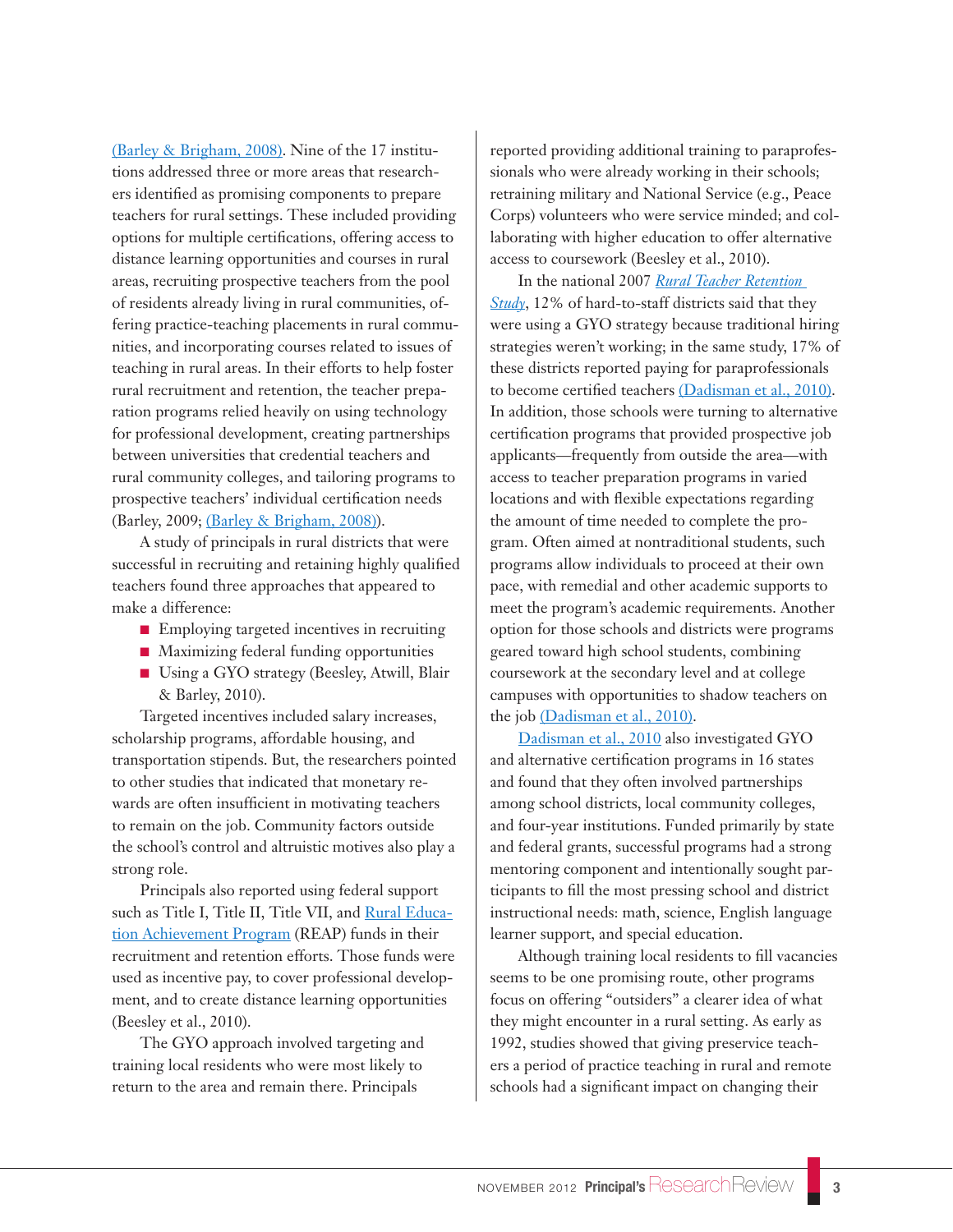views about seeking or accepting a rural school assignment (Munsch & Boylan, 2008).

Munsch and Boylan (2008) studied the Remote Rural Practicum at Alaska Pacific University, a program that placed Anchorage-based students in Alaska bush villages for a six-day immersion experience. During that time, preservice teachers prepared and taught a unit of instruction in a K–8 classroom in collaboration with a host teacher, facilitated a community event, and experienced living and teaching conditions firsthand. After surveying participants in the program, the researchers found that even a one-week program can "start the change process for preservice teachers unaware of the opportunities and dilemmas facing those who teach in rural, remote locations" (Munsch & Boylan, 2008, p. 21). In addition to broadening their outlook about career possibilities in the bush, the preservice teachers also gained a better understanding of the issues faced by rural, indigenous students who leave their villages to attend school in the urban Alaska settings of Anchorage and Fairbanks.

#### Recruiting for High-Needs Categories

According to the 2007–8 Schools and Staffing Survey (US Department of Education, n.d.b.), rural schools are particularly challenged when it comes to hiring and retaining math and science teachers who have certification in their main teaching assignment field. The shortage is especially acute at the middle school level, where 39.4% of rural teachers in natural sciences and 42.5% in math or computer science do not hold a certificate allowing them to teach that subject.

One study that focused on teachers' perceptions of rural science, technology, engineering, and mathematics (STEM) teaching in Indiana found three factors related to attrition and retention: interpersonal relationships and community ties, school factors, and professional factors (Goodpaster, Adedokun, & Weaver, 2012). Rural STEM teachers reported that strong teacher-parent connections and a high level of mutual trust in their communities were positive motivators in keeping them in their teaching posts. They also cited personal interactions with students

and special professional development programs for rural teachers as contributing to their persistence. In addition, teachers appreciated the abundant opportunities to connect STEM subjects and experiential learning to rural life. Factors that had a negative effect on retention included the difficulty of being viewed as an outsider, low salaries and benefits, poor rural student performance, insufficient mentoring, and lack of access to university resources.

Goodpaster and colleagues (2012) concluded that STEM teachers who came from rural settings had more realistic expectations and a greater chance of retaining their teaching appointments. Even teachers from more urban backgrounds, however, were more likely to stay in their positions if rural school administrators found ways to connect them to key people in the community, provided more preparation time to allow teachers to manage multiple responsibilities, and offered networking opportunities with STEM peers in other rural districts. Encouraging rural math and science teachers to access online professional development and become part of virtual learning communities can also counteract feelings of isolation (Cady, Aydeniz, & Rearden, 2011).

Special education is another area where rural school districts struggle with finding and retaining highly qualified teachers. In the 2009 Rural Special [Education Study](http://www.nrcres.org) of 373 special education administrators in 43 states conducted by the National Research Center on Rural Education Support, almost half of respondents (49.3%) said it was somewhat difficult to fill special education teacher vacancies. More than 47% reported they were only able to meet the needs of their students "moderately well" or "not well." In particular, survey participants found it problematic to provide for students with autism, emotional disturbances, and behavioral disorders [\(Dadisman et al., 2010\)](http://www.nrcres.org/NRCRES%20GYO%20Issue%20Brief.pdf). Strategies for meeting the need were similar to those used in recruiting and retaining rural teachers in general:

- Developing a GYO approach
- Paying for paraprofessionals to become certified
- Providing opportunities for special education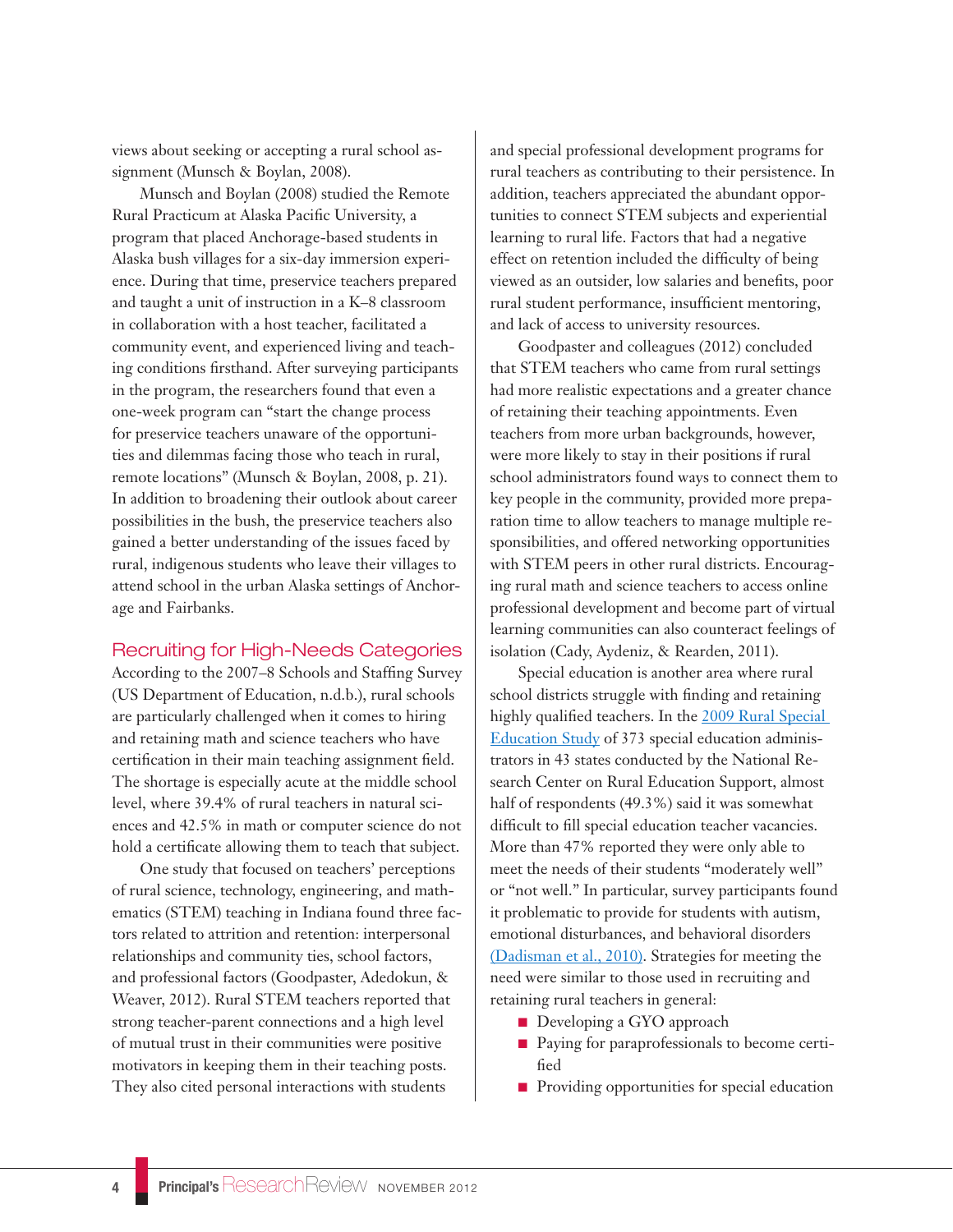staff to become highly qualified

- Using emergency or provisional certification
- Hiring staff or professionals from local service providers. [\(Dadisman et al., 2010\)](http://www.nrcres.org/NRCRES%20GYO%20Issue%20Brief.pdf)

Another national study (Berry, Petrin, Gravelle, & Farmer, 2011) that specifically looked at professional development training for rural special education teachers pointed out that the sparse resources and diverse nature of the student population in rural schools created an additional challenge. Rural special educators were frequently called on to provide instruction to K–12 students who had a variety of disabilities across different content areas; often, they were required to serve heterogeneous students in the same classroom. The authors concluded, "The expanded role of special educators in rural areas may mean that some teachers are providing services to students outside their training and expertise and require additional support to feel effective and committed" (Berry et al., 2011, p. 4).

Through surveys and interviews with 203 special educators in 33 states, researchers discovered that the highest demand was for professional development in working with paraprofessionals and parents and for training in specific disabilities. Special educators also sought training to improve their understanding of general education curriculum, how to include students in the general education classroom, and ways to collaborate with general education teachers (Berry et al., 2011). It was important that such training be available to special educators within their own districts because traveling outside their areas presented significant barriers.

### **Conclusion**

According to Eppley (2009), "rural place is much more than simply a backdrop to one's life" (p. 8). Highly qualified teachers who serve in rural communities understand how the environment defines and shapes its residents. They are able to leverage the small size and autonomy that characterize many rural and remote schools in ways that benefit their students [\(Nelson, 2010\).](http://educationnorthwest.org/resource/1349) They also respect and build on well-established and ethnically unique cultural norms and traditions in these communities [\(Nelson,](http://educationnorthwest.org/resource/1349)  [2010\).](http://educationnorthwest.org/resource/1349)

Teacher preparation is key to recruiting and retaining rural educators. If teachers are prepared for the reality of rural life and appreciate its positive aspects, they will be more likely to remain in their positions. Rural administrators can help acculturate—and retain—teachers by providing opportunities for professional development, connecting teachers to their peers in other rural communities, fostering relationship with parents, and supporting ways to integrate staff members into the community. **P**RR

# National Association of Secondary School Principals

**Denise Greene-Wilkinson** *President*

**B.J. Paris** *President-Elect*

**JoAnn Bartoletti** *Executive Director*

**Nancy Riviere** *Interim Deputy Executive Director*

**Jeanne Leonard** *Senior Director of Marketing, Diversity, and Sales*

**Robert N. Farrace** *Senior Director of Communications and Development*

**Jan Umphrey** *Associate Director for Publications*

**Sharon Teitelbaum**  *Editor*

**Tanya Seneff** *Associate Director of Graphic Services*

**David Fernandes** *Production Manager*

**Lisa Schnabel** *Graphic Designer*

*Principal's Research Review* is a publication of NASSP, 1904 Association Dr., Reston, VA 20191-1537. Telephone 703-860-0200. Fax 703-476-5432. Website <www.nassp.org>.

NASSP dues include the annual subscription rate of \$50; individual subscriptions are not available. NASSP members can download this issue at<www.nassp.org/prr>. Copyright 2012 NASSP.